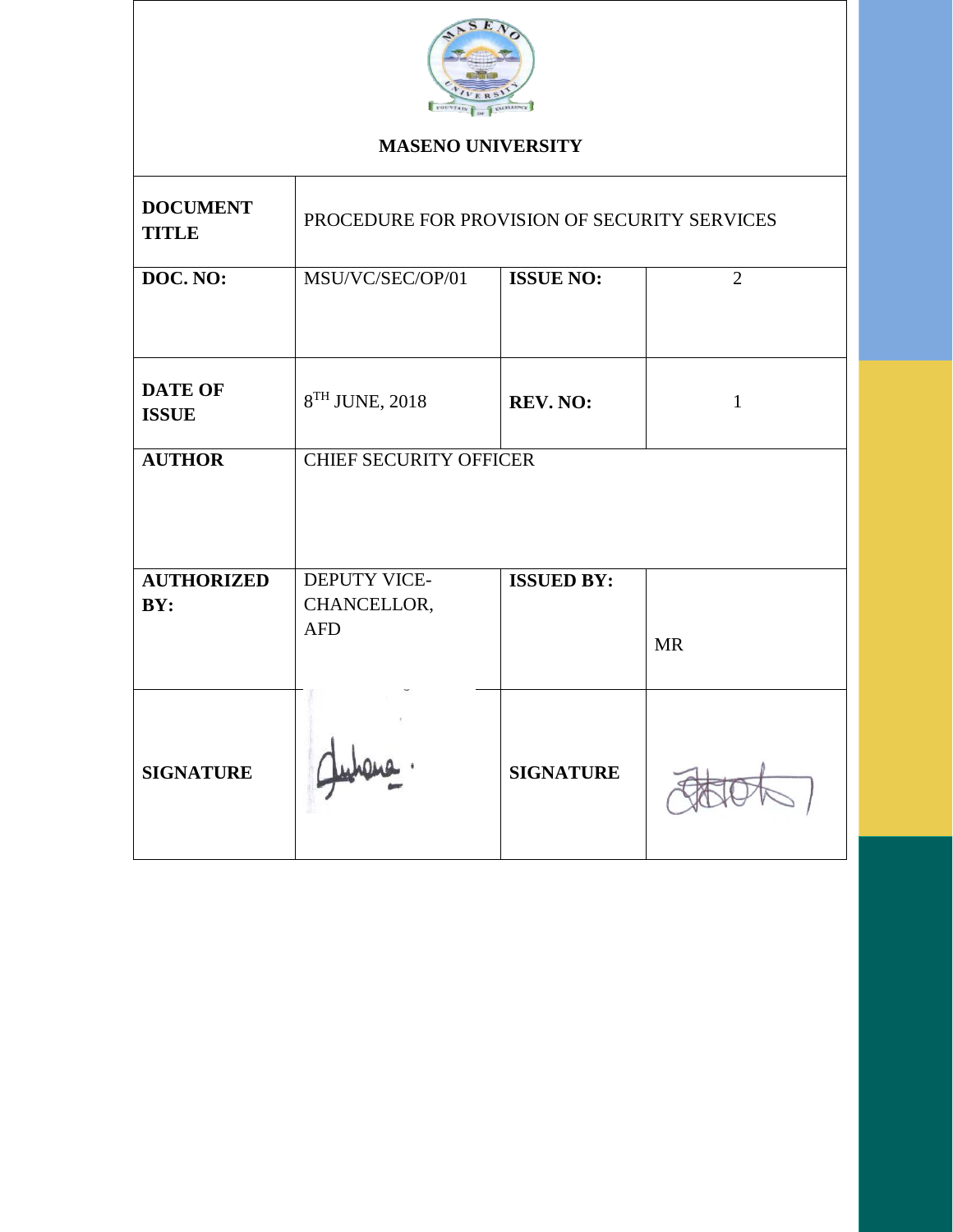|                      | <b>DOCUMENT TITLE   PROCEDURE FOR PROVISION OF SERVICES</b> |                  | <b>SECURITY</b> |
|----------------------|-------------------------------------------------------------|------------------|-----------------|
| DOC. NO.             | MSU/VC/SEC /OP/01                                           | <b>ISSUE NO.</b> |                 |
| <b>DATE OF ISSUE</b> | 8 <sup>TH</sup> JUNE, 2018                                  | REV. NO.         |                 |

## **0.1 DOCUMENT CHANGES**

| #              | Date                       | <b>Details of Change</b> |                                                                                                                                                                                          | <b>Authorization</b> |
|----------------|----------------------------|--------------------------|------------------------------------------------------------------------------------------------------------------------------------------------------------------------------------------|----------------------|
|                | $(dd\text{-}mm\text{-}yy)$ | Page                     | Clause/sub clause                                                                                                                                                                        | Title                |
| 1              | 08/06/2018                 | $\mathbf{1}$             | Inclusion of author, title, change of<br>document number and issuance by MR.<br>Authorization by VC                                                                                      | <b>VC</b>            |
| $\overline{2}$ | 08/06/2018                 | $\overline{2}$           | 0.1 addition of page and column in the table.<br>Clause 0.2 reviewed to state the procedure<br>shall be available on the University website<br>for authorized user.<br>Omission of title | <b>VC</b>            |
| 3              | 08/06/2018                 | 3                        | <b>VC</b><br>3.1 and 3.4 Reference to ISO 9001:2015<br>Standard and MSU/VC/MR/OP/01<br>4.2 Inclusion CSO                                                                                 |                      |
| $\overline{4}$ | 08/06/2018                 | 3                        | 6. Chief Security Officer reporting to<br>Management                                                                                                                                     | <b>VC</b>            |
| 5              | 08/06/2018                 | All                      | Change of font type and size                                                                                                                                                             | <b>VC</b>            |

## **0.2 DOCUMENT DISTRIBUTION**

Documents shall be available on the Maseno University website for authorized users.

## **1.PURPOSE:**

To ensure safety of all University property, students, staff and visitors.

## **2.SCOPE:**

The procedure shall cover provision of security services within the University and its campuses.

## **3.REFERENCES**

- 3.1 ISO 9001-2015: Quality Management System requirement.
- 3.2 Maseno University Quality manual
- 3.3 Outsourced Security Contracts
- 3.4 MSU/VC/MR/OP/01